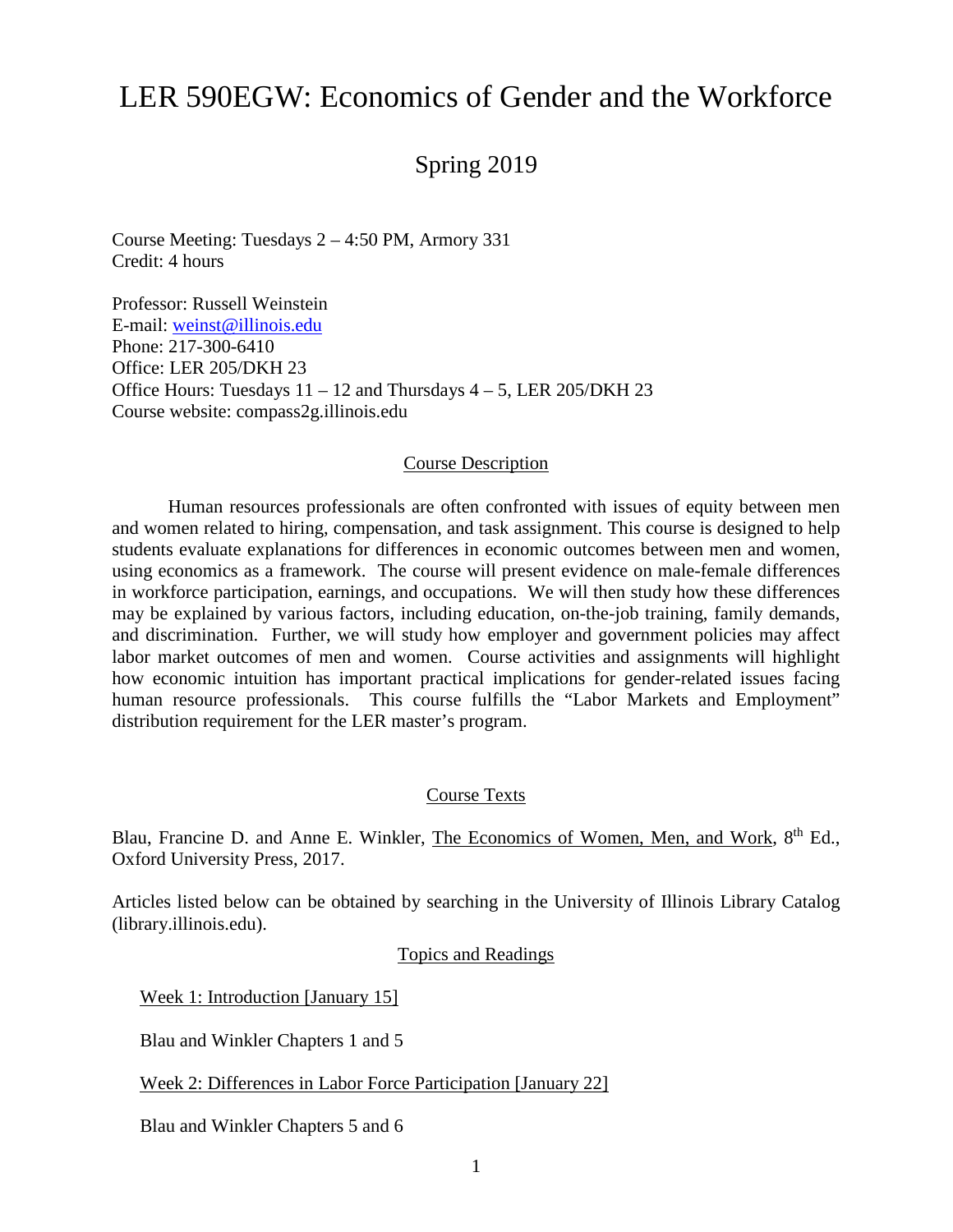## Week 3: Evidence on Differences in Labor Market Outcomes [January 29]

Blau and Winkler Chapter 7

Week 4: Differences in Educational Attainment [February 5]

Blau and Winkler Chapter 8

Week 5: Differences in On-the-Job Training, Family Responsibilities, and Psychological Attributes [February 12]

Blau and Winkler Chapter 9

Albanesi, Stefania and Claudia Olivetti (2009): "Home Production, Market Production, and the Gender Wage Gap: Incentives and Expectations," *Review of Economic Dynamics*, Vol. 12(1). [Read Sections 1, 3, and 4.]

Niederle, Muriel and Lise Vesterlund (2011): "Gender and Competition," *Annual Review of Economics*, Vol. 3. [Read pages 602-605, 618-623].

Week 6: Discrimination [February 19]

Blau and Winkler Chapter 11

Week 7**: Midterm** [February 26]

Week 8: Evaluating Explanations for Differences in Outcomes [March 5]

Blau and Winkler Chapter 10

Week 9: Anti-Discrimination and Affirmative Action Policies [March 12]

Blau and Winkler Chapter 12

Athey, Susan, Christopher Avery, and Peter Zemsky (2000): "Mentoring and Diversity," *American Economic Review*, Vol. 90(4). [Read Introduction and Conclusion].

Lehmann, Jee (2013): "Job Assignment and Promotion Under Statistical Discrimination: Evidence from the Early Careers of Lawyers," Working Paper. [Read Sections 1, 5, 6, and 9].

Holzer, Harry and David Neumark (1999): "Are Affirmative Action Hires Less Qualified? Evidence from Employer-Employee Data," *Journal of Labor Economics*, Vol. 17(3). [Read Introduction and Conclusion].

## **Spring Break: March 19**

Week 10: Family-Friendly Policies and Discussion of Policy Design and Randomization [March 26]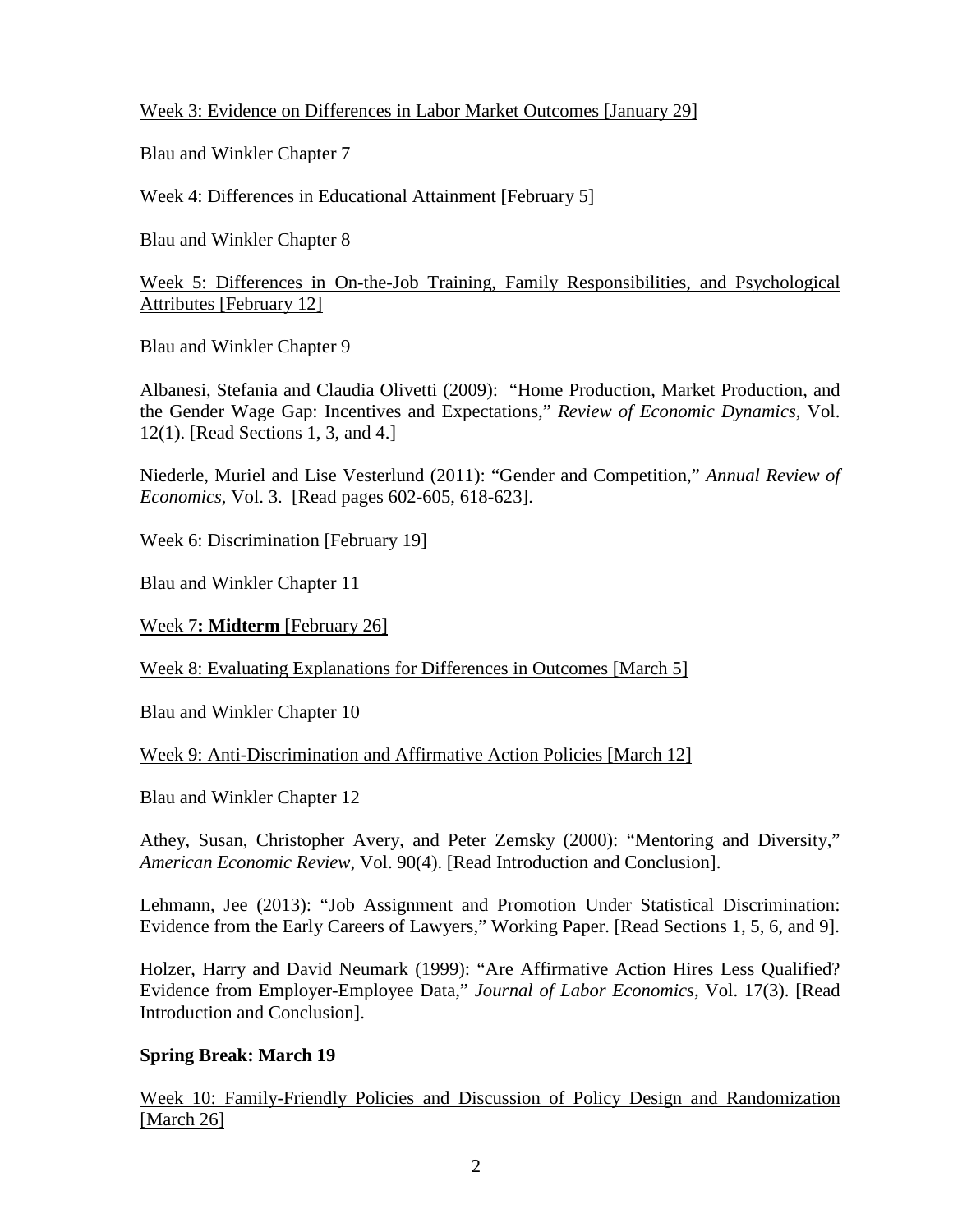Blau and Winkler Chapter 16

Olivetti, Claudia and Barbara Petrongolo "The Economic Consequences of Family Policies: Lessons from a Century of Legislation in High-Income Countries," *Journal of Economic Perspectives*, Vol. 31(1) [Read entire paper].

Flory, Jeffrey A., Andreas Leibbrandt and John A. List (2015): "Do Competitive Work Places Deter Female Workers? A Large-Scale Natural Field Experiment on Gender Differences in Job-Entry Decisions," *Review of Economic Studies*, Vol. 82(1). [Read Introduction and Discussion].

Burstyn, L., T. Fujiwara, and A. Pallais: "Acting Wife: Marriage Market Incentives and Labor Market Investments," American Economic Review, Forthcoming.

#### Week 11: Flexible and Alternative Work Arrangements [April 2]

Mas, Alexandre and Amanda Pallais (2016): "Valuing Alternative Work Arrangements," Working Paper No. 22708, National Bureau of Economic Research. [Read Introduction and Conclusion].

Goldin, Claudia and Lawrence Katz (2016): "A Most Egalitarian Profession: Pharmacy and the Evolution of a Family-Friendly Profession," *Journal of Labor Economics*, Vol. 34(3). [Read sections I, VI, VII, VIII].

Bloom, Nick, Tobias Kretschmer, and John Van Reenen (2011): "Are family-friendly workplace practices a valuable firm resource," *Strategic Management Journal*, Vol. 32(4). [Read Introduction and Conclusion]

Week 12: Cross-Country Differences [April 9]

Blau and Winkler Chapters 17

Olivetti, Claudia and Barbara Petrongolo (2016): "The Evolution of Gender Gaps in Industrialized Countries," *Annual Review of Economics*, Vol. 8. [Read Sections 1, 2, and 5].

Week 13: Group Meetings [April 16]

Week 14: Group Presentations [April 23]

Week 15**:** Group Presentations [April 30]

#### Activities and Grades

Grades are determined by the following rubric:

Weekly review questions: 10% (lowest dropped) In-class exercises: 20% (lowest dropped) Midterm exam: 35% Final project: 35%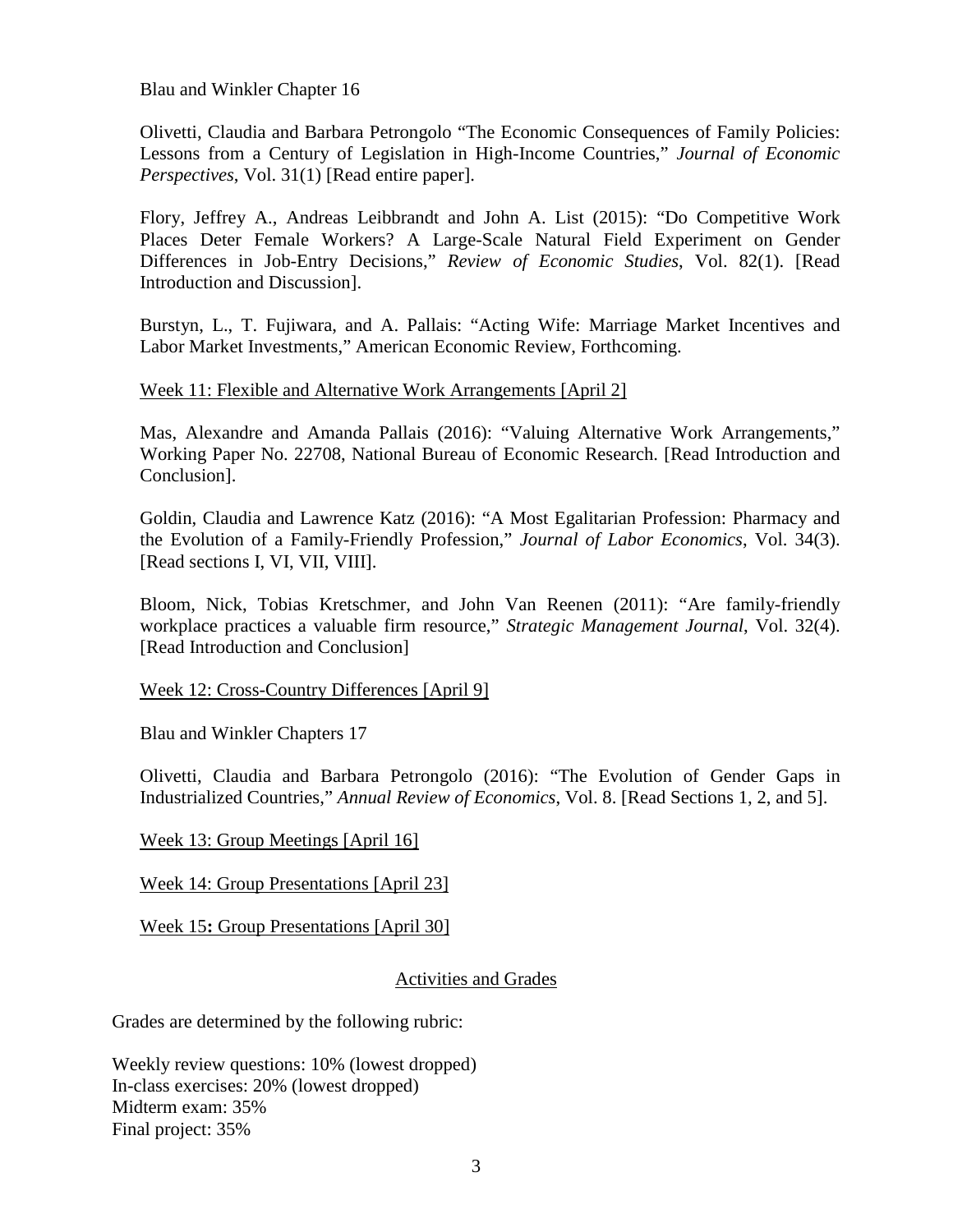Each component is discussed below.

*Weekly review questions* Short assignments posted every week on the course website (compass2g.illinois.edu) to make sure you understand the readings. Assignments are due at the start of class.

*In-class exercises* will be given in each lecture. These will typically involve one longer exercise in the second half of the lecture, applying the material to a practical application (usually in teams). For these exercises, your team will generally submit responses and may make a presentation to the class. In-class exercises may also involve review or thought questions during the lecture.

A *midterm exam* will take place on February 26 during class. You are responsible for taking the exam on the day it is given.

*Final Project* to be handed in on April 23 at the beginning of class, and presented on April 23 or April 30. The project is described at the end of the syllabus. Hand in one report per group. You will be graded based on the written report (approximately 6 pages double spaced) and the in-class presentation.

#### Course Policies

#### **Grading Policies**

Late responses to the weekly review questions will not receive credit, but a missed assignment can be used as the dropped score. Similarly, if class is missed in one week, and as a result the inclass exercise is not completed, this can be used as the dropped score. If you have a universityaccepted reason (e.g. illness with a doctor's note), you may make up the assignments within 7 days of the due date.

In this course, we will be assigning +/- letter grades. Generally, if you receive 93% of the total points for the course this will be an A.

#### **Request for Special Accommodations**

To obtain disability-related academic adjustments and/or auxiliary aids, students with disabilities must contact Professor Weinstein and the Disability Resources and Educational Services (DRES) as soon as possible. To contact DRES, you may visit 1207 S. Oak St., Champaign, call 333- 4603, e-mail [disability@illinois.edu](mailto:disability@uiuc.edu) or go to the [DRES website.](http://disability.illinois.edu/)

Please note accommodations are not retroactive to the beginning of the semester but begin the day you contact Professor Weinstein with a current letter of accommodation from DRES.

#### **Academic Integrity**

We will follow Articles 1-401 through 1-406 of the *Student Code* (beginning at [http://studentcode.illinois.edu/article1\\_part4\\_1-401.html\)](http://studentcode.illinois.edu/article1_part4_1-401.html). This rule defines infractions of academic integrity, which include but are not limited to cheating, fabrication, and plagiarism. You are responsible for following these guidelines. If you have any questions about whether something would be an infraction, consult with the instructor before proceeding.